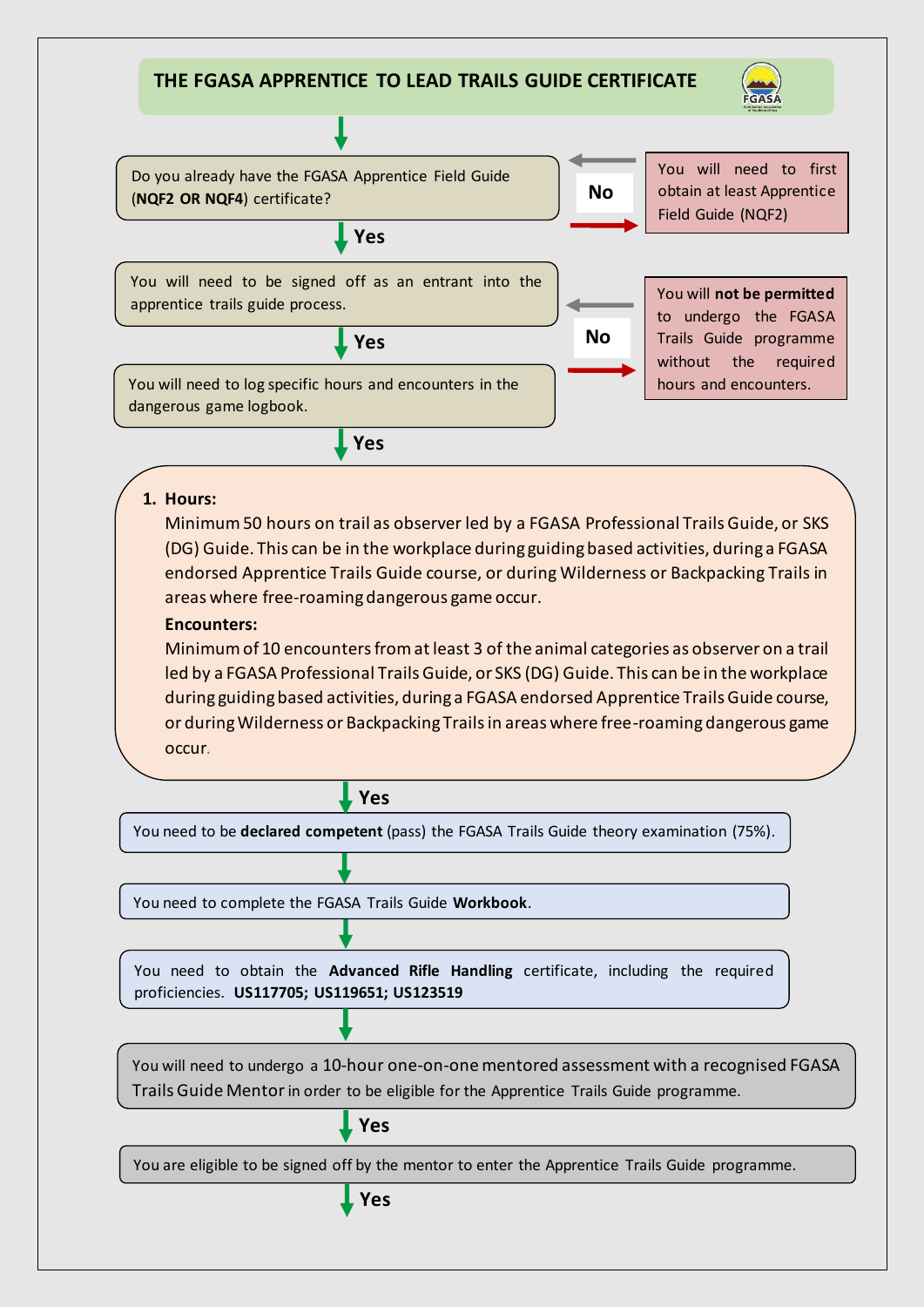# **2. 100 mentored guiding Hours:**

Apprentice Trails Guide logs a minimum of:

- 50 hours on trail as 2nd Rifle led by the Mentor (log min 20 encounters)
- 50 hours as 1st Rifle with the mentor as 2nd Rifle (log min 20 encounters)

The mentor (approved FGASA Professional Trails Guide or SKS (DG) Guide) functions as back-up and is the responsible guide in charge of the trail. This can be in the workplace during guiding based activities, during a FGASA endorsed course, or during Wilderness or Backpacking Trails in areas where free-roaming dangerous game occur. The Apprentice Trails Guide can accumulate some or all these hours while acting as 2nd and 1st rifle on trails where other candidates (who are not yet in the apprentice programme) are accumulating their observer hours. Logging of  $1<sup>st</sup>$  and  $2<sup>nd</sup>$  rifle hours is interchangeable (in other words you do not have to log all 50 2<sup>nd</sup> rifle hours first and then all 50  $1<sup>st</sup>$  rifle hours next).

# **Encounters:**

Minimum of 40 encounters with at least one encounter from each of the animal categories during the minimum of 100 hours as 2nd Rifle or 1st Rifle on trails.

**Yes**

# **3. Workplace Hours:**

As Apprentice Trails Guide, log a minimum of 50 hours on trail as 1st Rifle with an approved FGASA Professional Trails Guide or SKS (DG) Guide as 2nd Rifle. The 2nd Rifle functions as back-up and is the responsible guide in charge of the trail. This must be in the workplace during guiding based activities with regular walking guests to the lodge/reserve on the walk/trail and may not be in a training context.

### The workplace can be:

The lodge or reserve where the guide is working

At any other operation offering walks where the guide is a freelance or volunteer, as long as it is not a training context or situation with students/other learners as guests

### **Encounters:**

Log a minimum of 10 encounters from at least three of the animal categories as 1st Rifle on trails with an approved FGASA Professional Trails Guide or SKS (DG) Guide as 2nd Rifle. The 2nd Rifle functions as back-up and is the responsible guide in charge of the trail. This must be in the workplace during guiding based activities with regular walking guests to the lodge/reserve on the walk/trail and may not be in a training context.

**Yes**

Finally complete a FGASA VPDA (View PotentiallyDangerous Animals) Practical Assessment. This is conducted by an approved assessor and is a multi-day walk spanning over a minimum of two full days (two morning and two afternoon walks) and a minimum of 10 hours on foot and must include at least two encounters with at least two different dangerous game categories. At least four categories of free-roaming dangerous game must be present in the area where the assessment takes place and the candidate must be assessed in the roles of both 1st and 2nd rifle with walking guests.